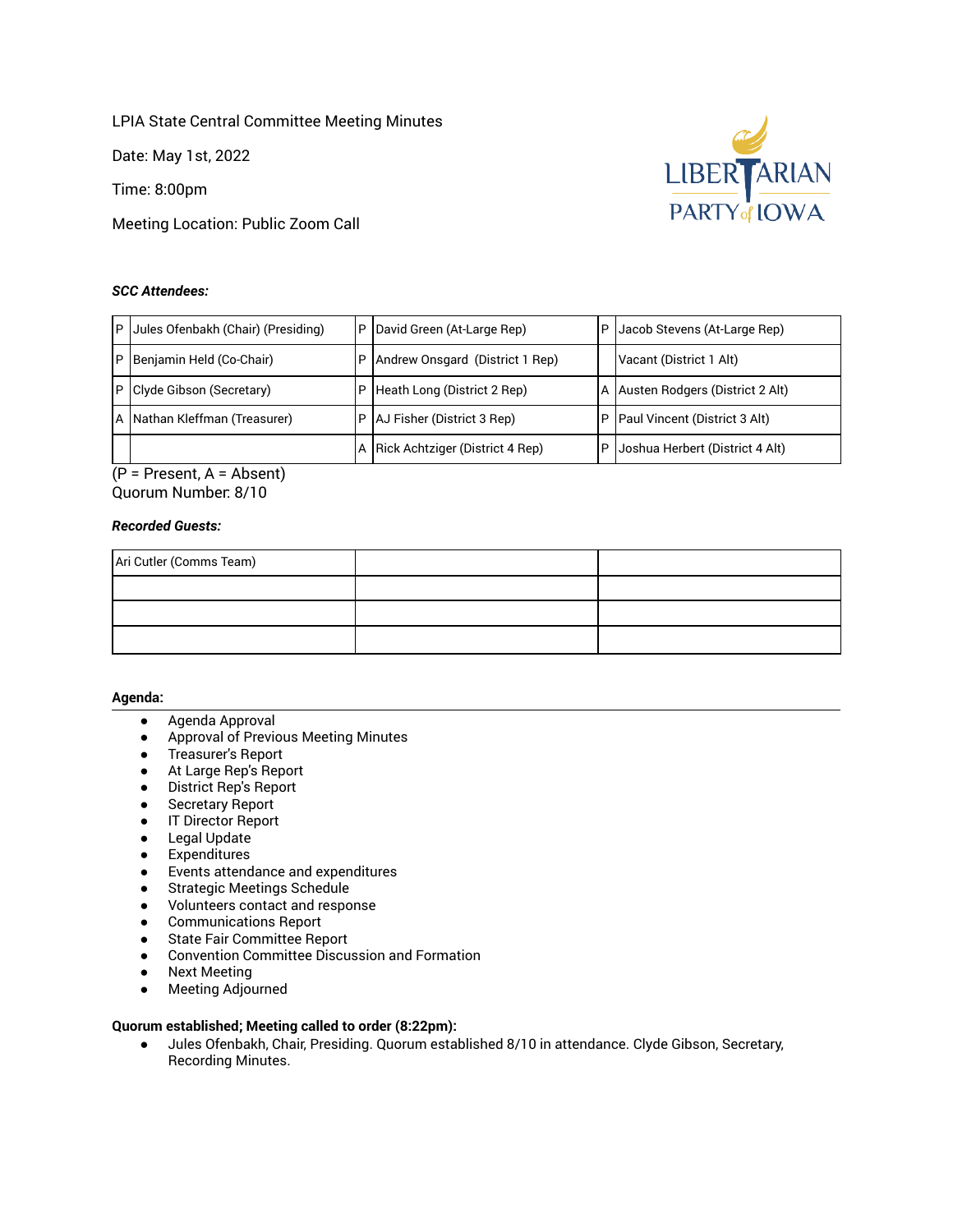## **Meeting Agenda:**

## **Approval of Agenda (8:23pm):**

Chair asks for Motion to Approve Agenda, Heath Long motions, Motion seconded, Motion Passes, Agenda Approved unanimously. (8:24pm)

### **Approval of Minutes from Previous Meeting (8:25pm):**

Chair asks for Motion to Approve Agenda, AJ Fisher motions, Motion seconded, Motion Passes, Minutes Approved Unanimously. (8:25pm)

## **Treasurer's Report (8:25pm):**

● Nathan Absent

## **At-Large Reports (8:26pm):**

- Jacob Stevens
	- o Calling Warren County volunteers
	- o Calling Dallas County volunteers
	- o Polk County meeting next week.
	- o Various calls to potential volunteers
	- o Calling Marion county volunteers
- David Green
	- o Picked up mail
		- Checks to be given to Jules

# **District Rep. Reports (8:30pm):**

- Andrew Onsgard / Vacant (District 1).
	- o Absent during report
- Heath Long / Austen Rodgers (District 2) (0:00pm)
	- o Linn County Affiliate
		- 5 new members
		- April 20th, 420 Protest
		- **Gun Show Upcoming**
		- **Using Mass SMS**
		- Rick's Campaign Video
	- o Jazon Lea running for congress
	- o Start outreaching to other countries
	- o Paul Vincent motions to allow Lena Long, Chair of Linn County, \$100 reimbursement for Entry into Gun Show and other materials, upon receipt. Discussion, Passes unanimously (8:43pm)
- AJ Fisher / Paul Vincent (District 3) (8:46pm)
	- o State Fair Volunteer form on Volunteer Genius
		- o 4hr Shifts for Volunteers
		- o Josh Smith running for House District
		- o Paul states Polk County will be having a meet and greet with Candidates, who would like support from.
		- o Paul discusses Polk County requesting the purchase L2 Data (8:50pm)
	- Rick Achtziger / Joshua Herbert (District 4) (9:00pm)
		- o Rick Achtziger Absent
		- o Joshua Herbert
			- **Story**
			- Eric Cooper running for House District 47?
			- Joshua Herbert running for House District 51
		- o Food Truck Event

### **Secretary Report (9:10pm):**

- Clyde requests SCC look for Assistant Secretary
- Email motion fails